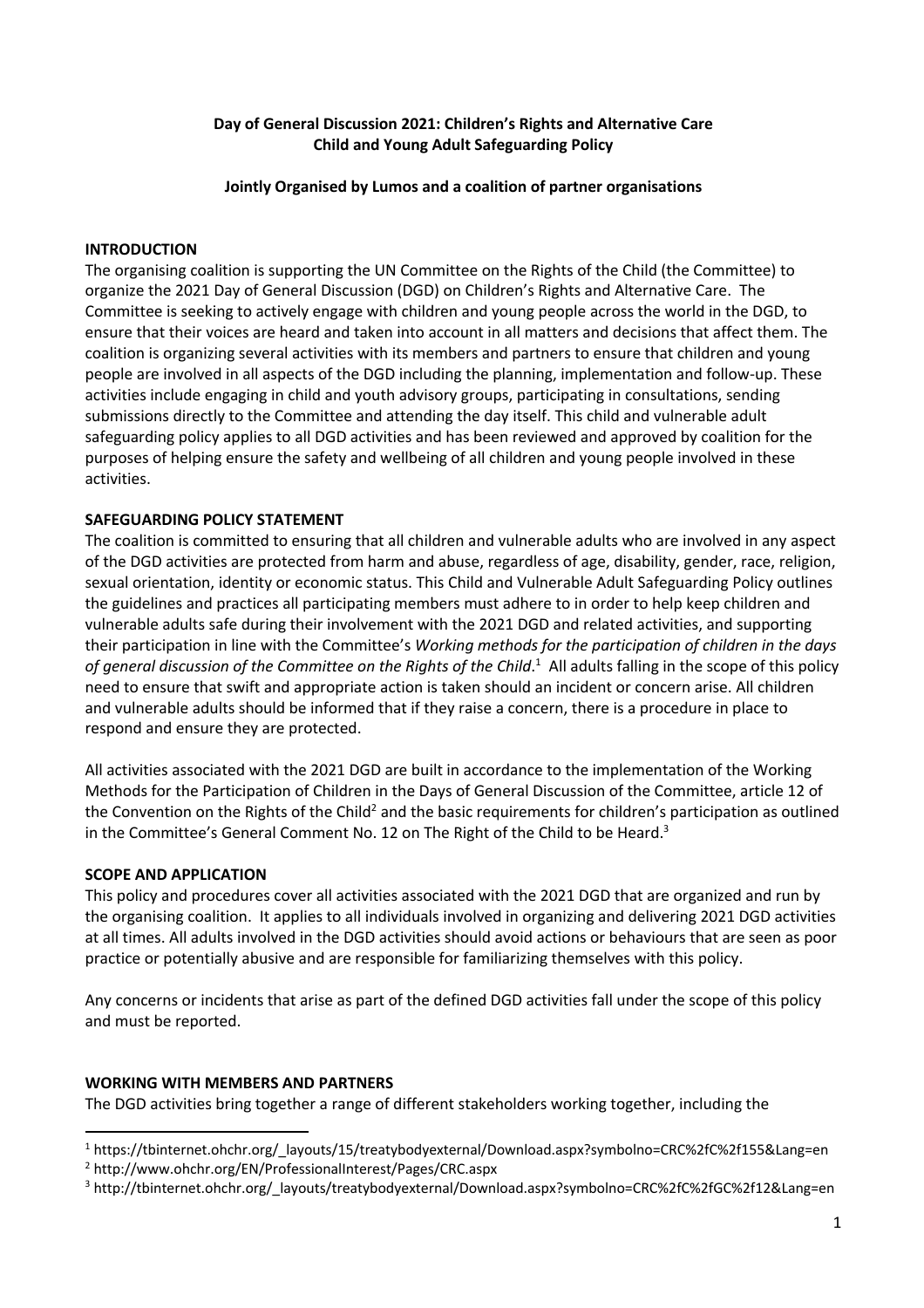organising coalition members, partners and the Committee and its Secretariat. Terms of Reference will be produced which specify minimum safeguarding standards for participating organisations, agree all share a joint commitment to safeguarding children/vulnerable adults and adherence to this policy and its procedures. All members of the organising coalition and relevant partner organisations reserve the right to independently refer child/vulnerable adult abuse concerns to the appropriate authority where there is disagreement on actions to take in order to safeguard children.

The Terms of Reference will ensure clarity as to which organisation is responsible for taking action in specific circumstances of the DGD activities so that:

- Action is taken in respect of children/vulnerable adults at risk
- Work is not duplicated unnecessarily
- The child/vulnerable adult is not subject to unnecessary questioning
- Events or activities organised individually by or jointly with partners are clearly identified in terms of child/vulnerable adult protection jurisdiction and responsibility

DGD activities include child and youth advisory groups and virtual participation from 16-17 September in Geneva.

Any safeguarding concerns that arise that do not fall within the scope of DGD activities are to be managed by the responsible organization in line with their safeguarding policy. If in doubt about whether the incident or concern falls under DGD activities, please consult the Child Safeguarding Focal Person (details provided below).

# **DEFINITIONS**

**Child:** For the purposes of this policy, in line with the UN Convention on the Rights of the Child, a child is defined as any person under the age of 18.

**Vulnerable adult:** A person over the age of 18 who may find it difficult to protect themselves from harm, abuse or exploitation due to one or more factors. These factors include (but are not limited to) poverty, migrant status, sex, gender identity, sexual orientation, disability, mental health, caste, religion, health, and age.

**Harm** is any action which may negatively impact a child/vulnerable adult's sense of safety or wellbeing. Harm can be caused intentionally and unintentionally. Abuse is a type of harm.

**Child Abuse or Maltreatment:** this constitutes all forms of physical and/or emotional ill-treatment, including sexual abuse, neglect, negligent treatment or commercial or other exploitation, resulting in actual or potential harm to the child's health, survival, development or dignity.

**Vulnerable Adult Abuse:** a single or repeated act or lack of appropriate actions, occurring within any relationship where there is an expectation of trust, which causes harm or distress to a vulnerable person age 18 or older. This includes any mistreatment by any other person or persons that violates a person's human and civil rights and includes physical and sexual abuse, as well as neglect and exploitation resulting in potential or actual harm.

It is important that adults involved in DGD activities understand what constitutes abuse and how it can occur. Someone may abuse or neglect a child/vulnerable adult by inflicting harm, or by failing to prevent harm. Children/vulnerable adults may be abused in a family, in an institution or in a community setting by those known to them or, more rarely, by others. Abuse can be perpetrated in person or remotely via social media or the internet. Children and vulnerable adults may be abused by an adult or adults, or another child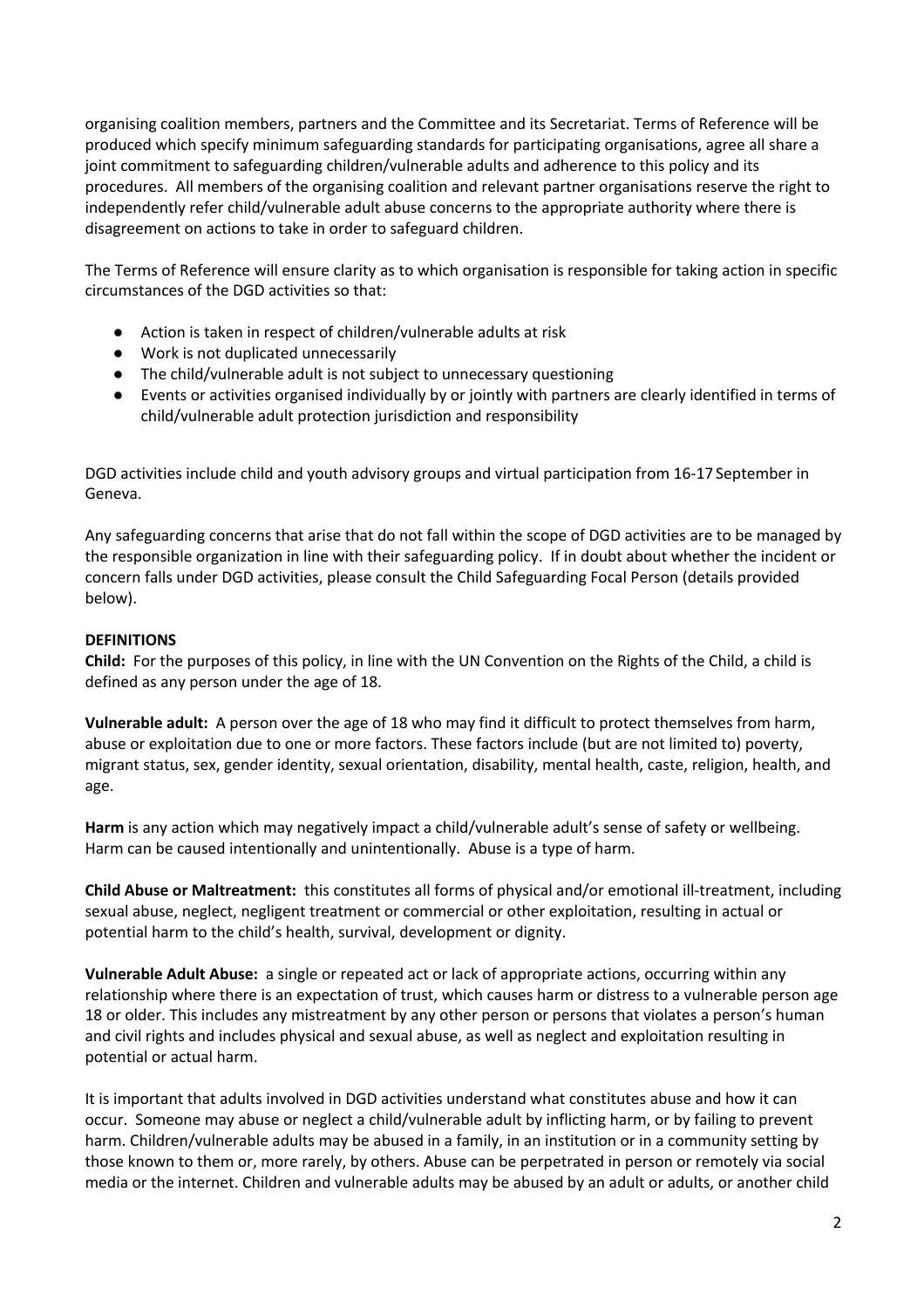## or children.

**Physical abuse** is actual or potential physical harm perpetrated by another person, adult or child. The harm does not have to result in injury for it to constitute physical abuse. It may involve hitting, shaking, throwing, poisoning, burning or scalding, drowning, suffocating or otherwise causing physical injury or potential injury to a child or vulnerable adult.

**Emotional abuse** is the persistent emotional maltreatment of a child/vulnerable adult that results in harm to their sense of self or wellbeing. Emotionally abusive acts include humiliation, bullying, and other nonphysical forms of hostile or rejecting treatment. Some level of emotional abuse is involved in all types of abuse, though it may occur alone.

**Sexual abuse** is forcing, coercing or enticing a child or vulnerable person to take part in sexual activities or engage in behaviours for a perpetrator's sexual gratification. This may include, but is not limited to, rape, oral sex, penetration, masturbation, kissing, rubbing or touching. It may also involve showing or producing sexual images or activities or encouraging sexually inappropriate behaviour.

**Neglect:** Allowing for context, resources and circumstances, neglect and negligent treatment refers to a persistent failure to meet physical and or psychological needs, which is likely to result in serious impairment to health, development and wellbeing.

**Exploitation** involves the use of a power imbalance to coerce, manipulate or deceive a person for sexual, monetary or personal gain and is a type of abuse. This can include sexual and commercial exploitation and trafficking. Victims of exploitation may not always recognise that they are experiencing abuse or harm and may appear to be "consenting." The appearance of consent or willingness to engage in the exploitative activity does not mean that the child/vulnerable adult is not at risk or has not experienced harm and abuse.

## **STEPS TO ENSURE CHILD AND VULNERABLE ADULT PROTECTION**

**Awareness and alertness:** All children/vulnerable adults involved in the DGD activities need to be briefed on the forms and nature of abuse, the importance of child/vulnerable adult protection, their respective role in the event and with whom and how to report any concerns, in a language and format easily understandable to them. All adults listed in the scope above bear the responsibility to be alert throughout, undertake appropriate risk assessments and create safe environments (including to identify evacuation points at all venues and provide assistance as needed).

**Disclosing abuse or harm:** In case of any abusive incidents affecting their physical or mental well-being, children/vulnerable adults should approach their accompanying adult or the DGD Child/Vulnerable Adult Safeguarder (details below). The adult or focal person will organize and provide immediate assistance in accordance with the nature of the incident, while ensuring security of any sensitive issues enclosed and confidentiality unless others are at risk of harm and there is a duty to report.

**Taking Action:** The principle of the "best interest of the child" is to be applied throughout the DGD activities. The safeguarding focal person or other appropriate adult, will take serious consideration of all concerns that are raised. An assessment (including medical if necessary) of the specific kind of support that is needed, and assistance to those affected by the incident is to be offered without delay. Timely responses are essential. Parents/ guardians should be contacted and informed of the incident, where appropriate, and assistance provided. An incident report is compiled to document details of the incident and clinical support persons from appropriate services are contacted and consulted.

**Follow-up and debriefing:** Relevant services shall be approached in the aftermath of an incident to develop appropriate supports for those directly affected by or involved in the incident. Depending on the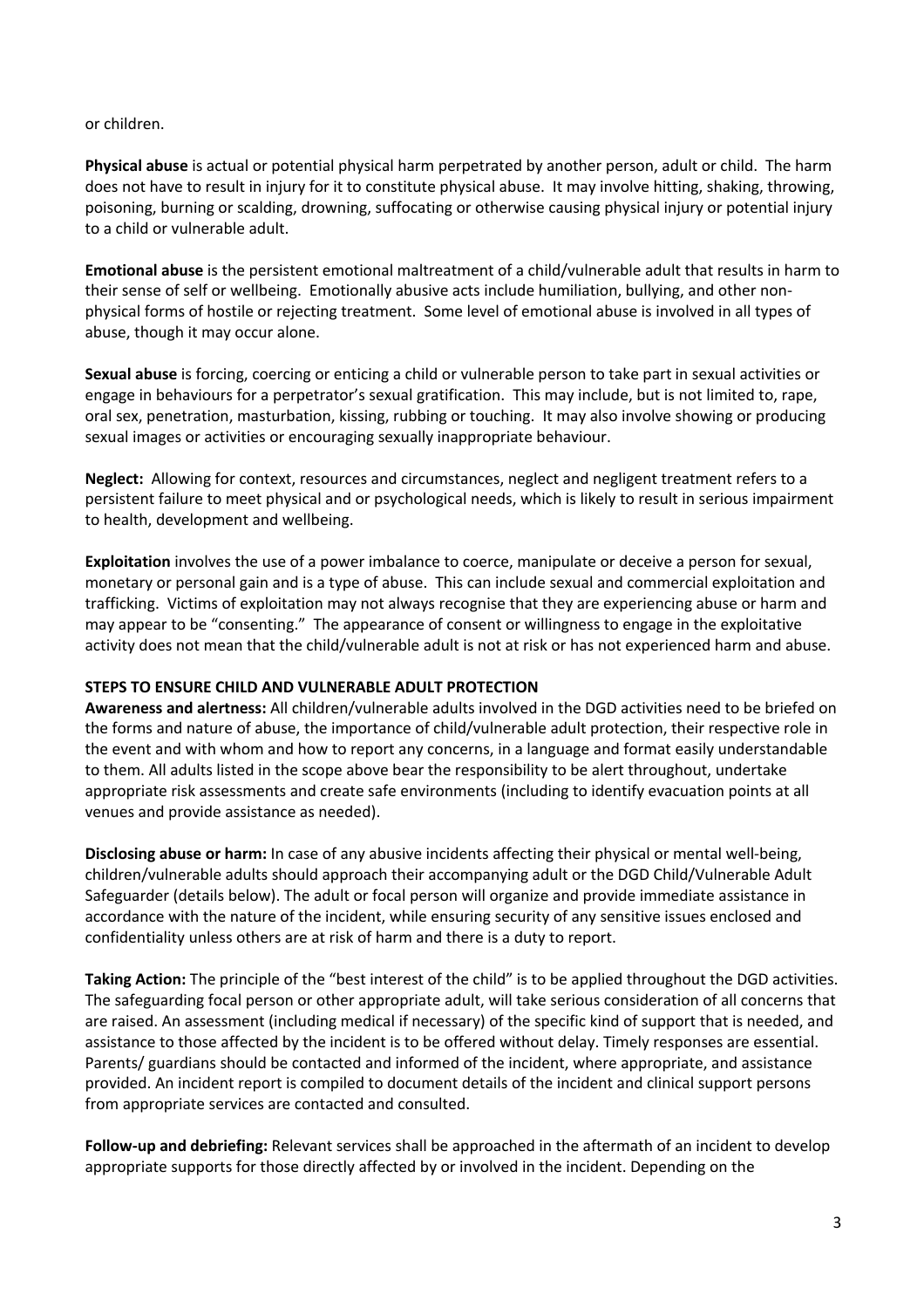circumstances this may involve:

Supportive counseling Referrals for more in-depth counseling as required Referrals to statutory agencies as required/appropriate Support to relevant persons who respond to the incident Holding a review meeting for the purpose of reviewing the incident for lessons learned Medical referrals

## **SAFE PARTICIPATION**

According to Article 17e of the Convention on the Rights of the Child, all children have the right to be protected from any information they do not need to know and for which they may not have the understanding and maturity to cope. This is especially true if the information deals with sexual matters. All adults taking part in any of the DGD activities have a duty to ensure that no child is harmed as a result of information from presentations and discussions whether in spoken, written or visual form or any other kind of communication.

This means:

- No shocking/offensive stories or case studies
- No shocking images or audio
- No emotional personal testimony of abuse and exploitation
- No role play or drama depicting rape or other sexual or violent acts
- Sensitivity to other cultures
- No 'bad' (improper/offensive) language either at children or in the presence of children

All adults should be alert to such situations and are responsible for protecting all children and vulnerable adults attending the DGD activities. Facilitators in particular must be prepared to stop discussions or presentations that are inappropriate and remind participants that:

Safeguarding is mandatory Activities must remain within professional limits Time out may be necessary

Anyone (child or adult) who feels uncomfortable or needs a break from a presentation or discussion can leave. As the event is taking place online, there will be a separate Zoom meeting set up to act as a virtual "chillout space," and a designated person will also be available in each of the DGD sessions to provide support if needed.

## **SAFE DATA COLLECTION AND PROCESSING**

It is important to protect all personal data relating to children and vulnerable adults, including sensitive data. All organisations participating in DGD activities must comply with all applicable data protection legislation at all times; in particular they will be expected to operate detailed data processing procedures and systems which as well as ensuring legal compliance to a standard at or equivalent to the EU 'General Data Protection Regulation' (EU Regulation 2016/679) also afford a high degree of data security in all data processing activities.

## **KEY SAFEGUARDING ROLES AND RESPONSIBILITIES**

The Child Safeguarding Focal Person (CSFP) ensures the prevention of, and timely, appropriate responses to any situation raising child or vulnerable adult protection concerns, or incidents that might affect them. An additional, exclusively dedicated child safeguarding person (the DGD Child/Vulnerable Adult Safeguarder)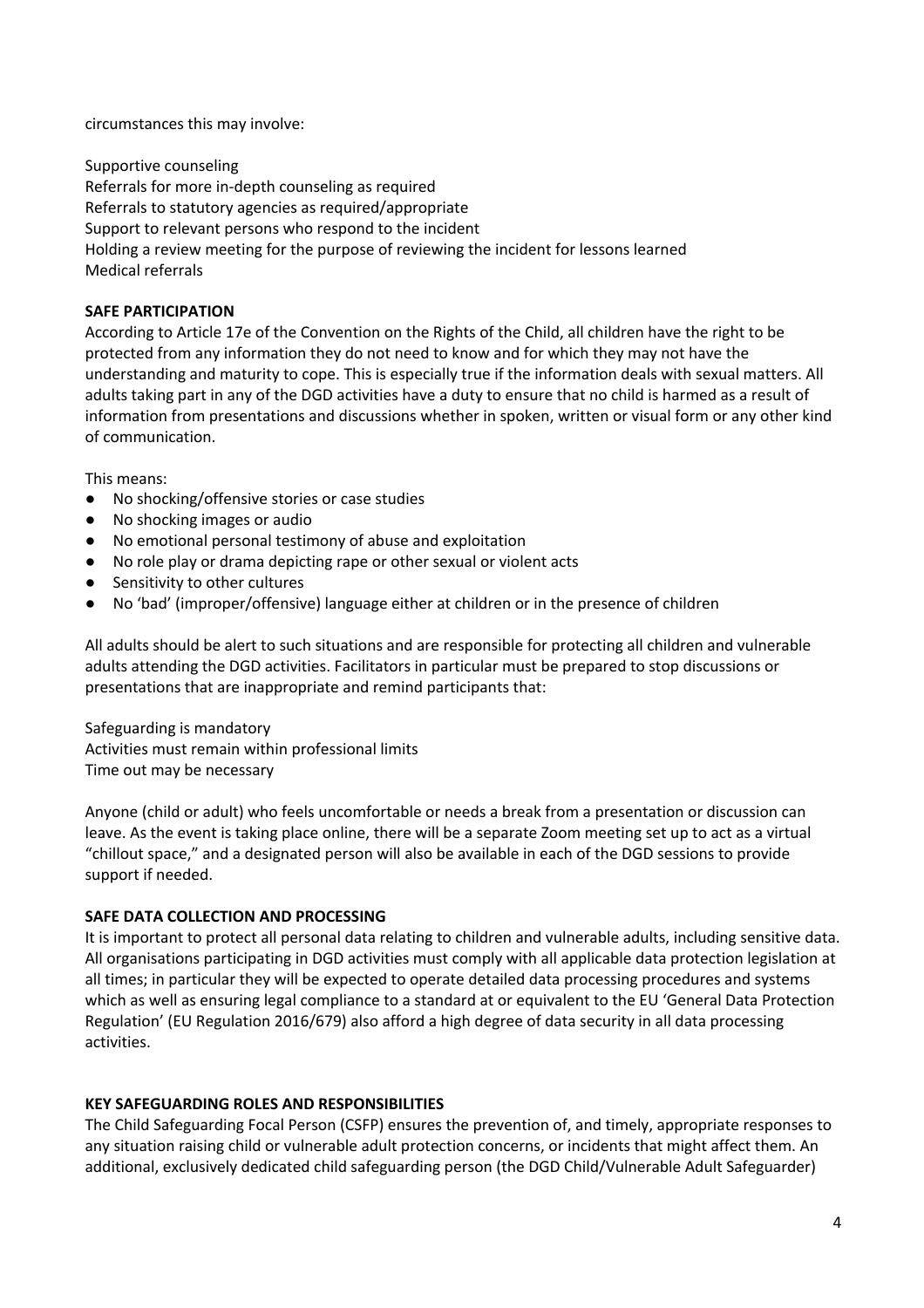will be available throughout the DGD activities for the reporting of any incidents or concerns. Accompanying adults will be responsible for the safety and protection of the children outside of the DGD activities.

The CSFP has the overall responsibility and management for the promotion, awareness and implementation of the Child Safeguarding Policy and Procedure throughout the DGD activities, to assure:

- Monitoring of the Policy and reporting on any developments to the organising coalition and other relevant adults (see below procedure)
- The development and coordination of child safeguarding trainings/briefings/resources as required
- Maintenance of good practices and statutory requirements
- A source of support and information on safeguarding issues for all adults under the scope of the Policy and Procedure
- When a concern or incident is raised, to be the main focal person to make decisions and liaise with the relevant stakeholders (see below procedure)

## **The CSFP for all DGD activities is Nancy Maguire, Lumos Child Participation Manager.**

Throughout the DGD activities on 16 and 17 September 2021, there will also be a DGD Child/Vulnerable Adult Safeguarder on call, whose role is to be available at all times for the reporting of any incidents or concerns, in the event that the CSFP is unavailable. Any concerns will be addressed in confidence keeping the best interest of the child in mind. They will be made known to all children and adults through this policy, the housekeeping information to be shared in the session, and the briefing for children and young people available upon registration. They will work in close cooperation with the CSFP.

## **The DGD Child/Vulnerable Adult Safeguarder is Angelique Robold, Lumos Senior Safeguarding Manager.**

## **CHILD SAFEGUARDING FOCAL PERSON (CSFP)**

Nany Maguire, Child Participation Manager, Lumos Email: nancy.maguire@wearelumos.org Phone: +447426475100

## **DGD CHILD/VULNERABLE ADULT SAFEGUARDER**

Angelique Robold, Senior Safeguarding Manager, Lumos Email: Angelique.Robold@wearelumos.org Phone: +44 7736911011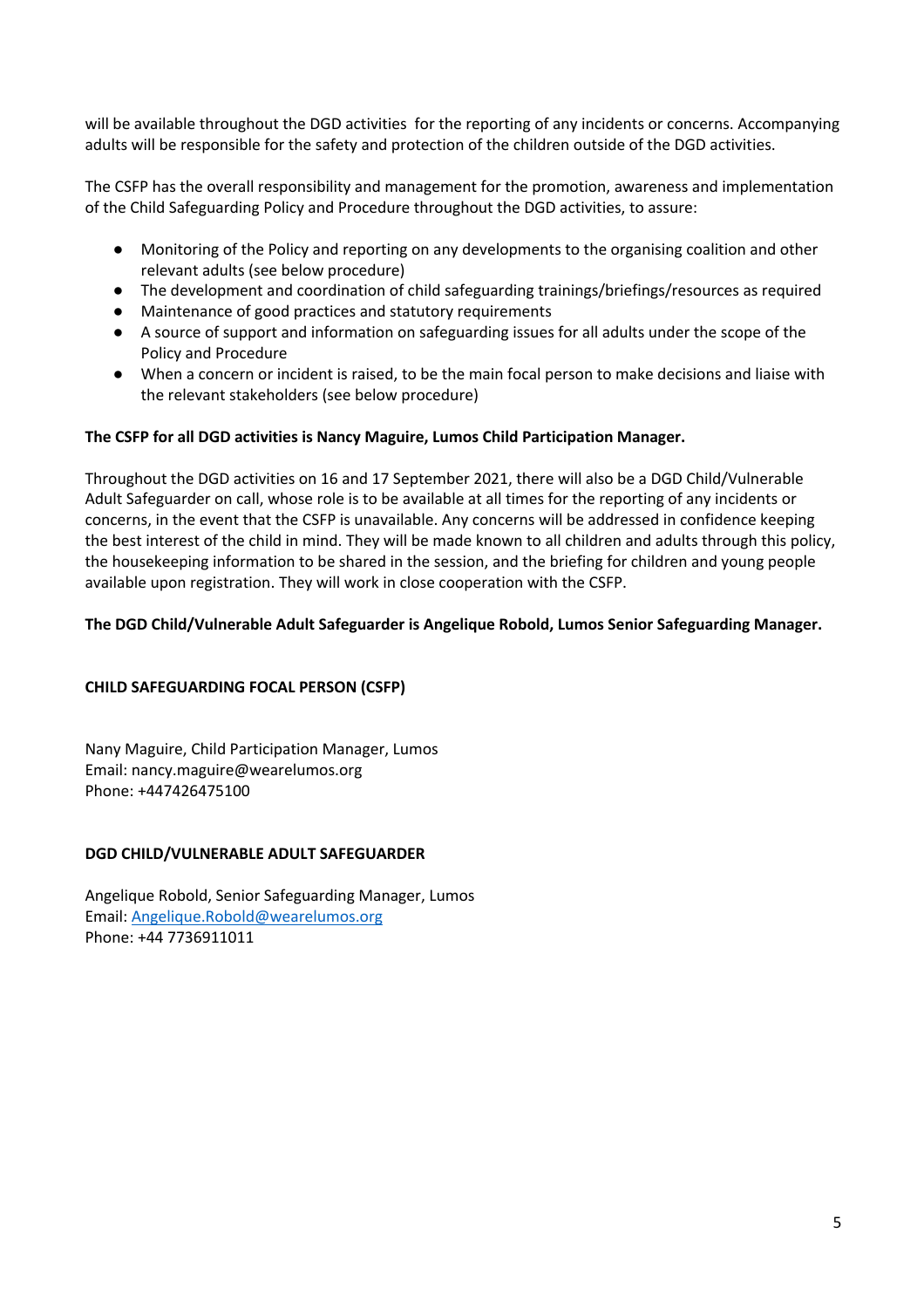# **CODE OF CONDUCT**

All adults under the scope of this Policy and children involved in the DGD activities are bound and must abide by the following Code of Conduct. It specifies actions which staff, when in contact with children/vulnerable adults:

- Should take to empower and safeguard children/vulnerable adults
- Should refrain from and
- Must avoid

Adhering to this Code of Conduct will protect children/vulnerable adults from abuse and adults from allegations of misconduct or even abuse.

## **Do not:**

- Hit or otherwise physically assault or physically abuse children/vulnerable adults
- Develop physical/sexual relationships with children/vulnerable adults
- Develop relationships with children/vulnerable adults which could in any way be seen as exploitative or abusive
- Act in ways that may be abusive or may place a child/vulnerable adult at risk of abuse
- Use language, make suggestions, or offer advice which is inappropriate, offensive, or abusive
- Behave physically in a manner which is inappropriate or sexually provocative
- Sleep in the same room as a child/vulnerable adult (apart from exceptional circumstances and only if agreed by the child, their parent/guardian and the child protection focal person)
- Do things for children/vulnerable adult of a personal nature that they could do on their own
- Permit or participate in behavior of children/vulnerable adults that is illegal, unsafe, or abusive
- Act in ways meant to shame, humiliate, belittle, or degrade children and vulnerable adults, or otherwise commit a form of emotional abuse
- Discriminate against, show differential treatment, or favour particular children/vulnerable adults to the exclusion of others
- Expose children/vulnerable adults to pornographic or inappropriate materials in electronic or any other form

## **Do:**

- Observe and respect confidentiality of all children/vulnerable adults and their personal information
- Ensure child-friendly and/or appropriate language and communicate clearly
- Respect children's/vulnerable adult's views and give equal opportunity to all for expression of their views without discrimination
- Ensure that all DGD activities are smoke, drug and alcohol-free zones
- Dress appropriately and respectfully

# **RECOGNISING ABUSE AND HARM**

There are a number of circumstances under which adults under the scope of this policy may suspect abuse or harm during or related to DGD activities. These include:

- A child/vulnerable adult 'disclosing' abuse telling someone that s/he is being or has been abused
- A child/vulnerable adult having an injury for which there is no satisfactory explanation
- A child/vulnerable adult behaving or appearing in such a way as to give rise to concern
- A child/vulnerable adult that we are in contact with abusing another child/vulnerable adult
- An adult under the scope of this document abusing a child/vulnerable adult e.g. their own child/vulnerable adult or one they are in contact with through their work.
- Adults or children viewing child/vulnerable adult abuse on the internet.
- Being informed of or witnessing abuse by a stranger or someone known to you.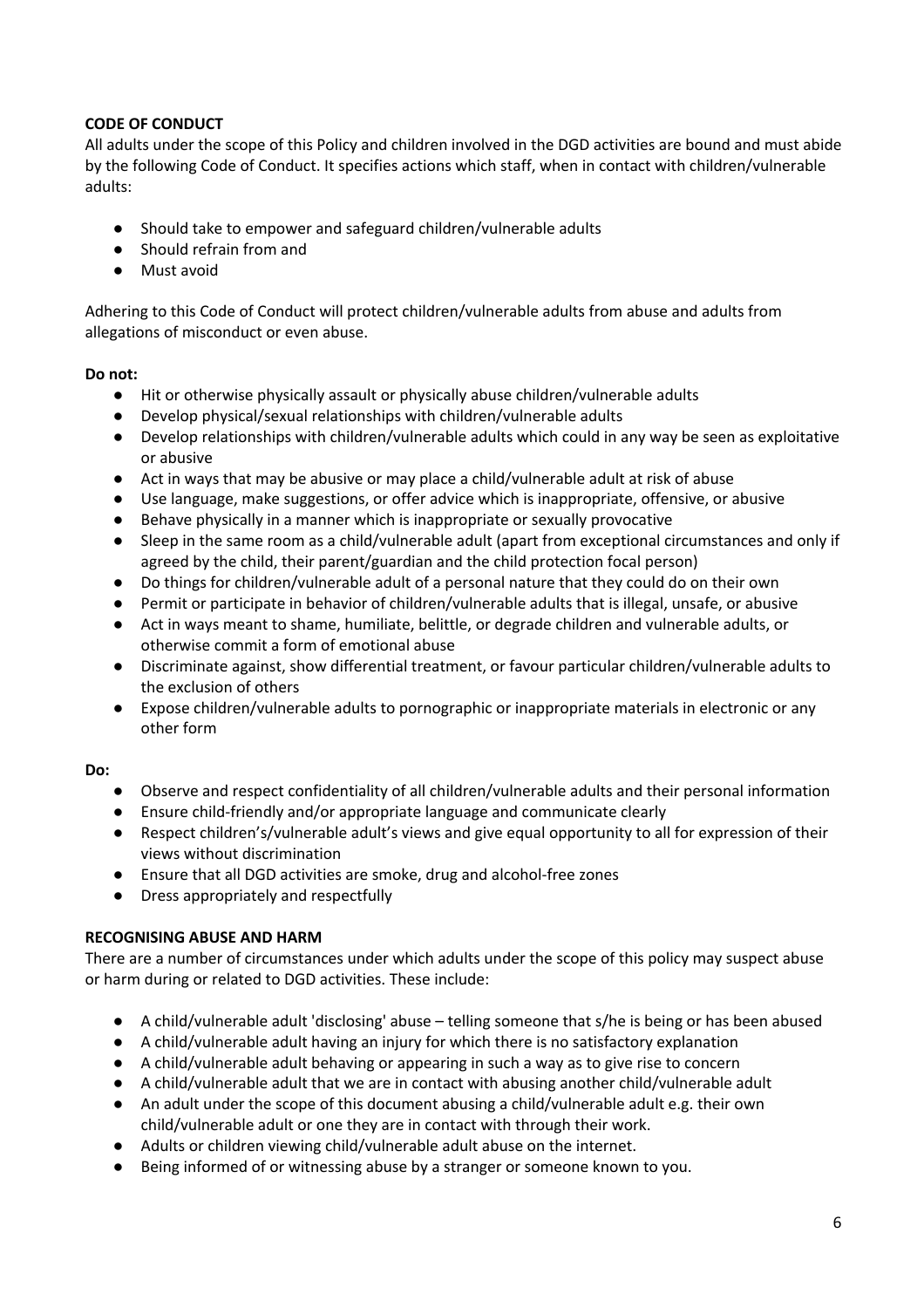● Many children and vulnerable adults with experiences of alternative care will have one or more additional vulnerabilities that make them more likely to experience harm and abuse. For example, persons with a history of trauma or abuse, one or more disabilities, those living away from home, and/or requiring intimate personal care are all at increased risk of abuse

Some examples of possible indicators of abuse include:

- Self-harming
- Age inappropriate sexual knowledge or sexually inappropriate behavior
- Presenting with poor personal hygiene, hungry or over/under dressed
- Running away or going missing
- Being left in unsafe situation, or without medical attention
- Being constantly "put down," insulted, sworn at or humiliated
- Being afraid of particular adults and/or being reluctant to be alone with them
- Unexplained changeable emotions, such as depression, anxiety or severe aggression

This list is not exhaustive and the presence of one or more of these does not automatically indicate abuse. In some cases, these indicators may have an acceptable explanation, but all adult sunder the scope of this document should exercise professional curiosity and appropriate concern regarding the welfare of children and vulnerable adults.

## **Recognising abuse can be a complex matter, for example:**

- The child/vulnerable adult's anxiety around the consequences of 'disclosing'
- The child/vulnerable adult protecting the perpetrator of the abuse
- The child/vulnerable adult is unknown (e.g. attending the DGD activity without registering)
- There are potential indicators of abuse but there is no constitute definitive proof

## **There are also a number of factors relating to adults under the scope of this procedure that can act as barriers to their recognising abuse or acting upon their concerns. These include:**

- Fear of being mistaken about the concern
- Concerns that reporting concerns might have an adverse effect upon themselves and/or the child/vulnerable adult
- Ignorance as to what might happen next
- A misguided sense of loyalty to a colleague
- Anxiety that the matter is trivial
- A belief that abuse does not take place through organisations or families they know
- Assumptions that someone else will deal with it or that concerns are already being dealt with

The effect of abuse on children/vulnerable adults depends on a number of factors and is not readily predictable. It is an extremely serious matter with multiple negative long-term consequences when there is a failure to respond, report and investigate.

## **In responding to concerns of abuse, adults under the scope of this procedure should not:**

- Panic this may scare and silence the child/vulnerable adult
- Inquire into the details of the abuse it is the duty of statutory services and police to investigate abuse
- Push the child/vulnerable adult too hard to speak if s/he is reluctant to
- Promise to keep secrets or maintain confidentiality if a safeguarding concern is raised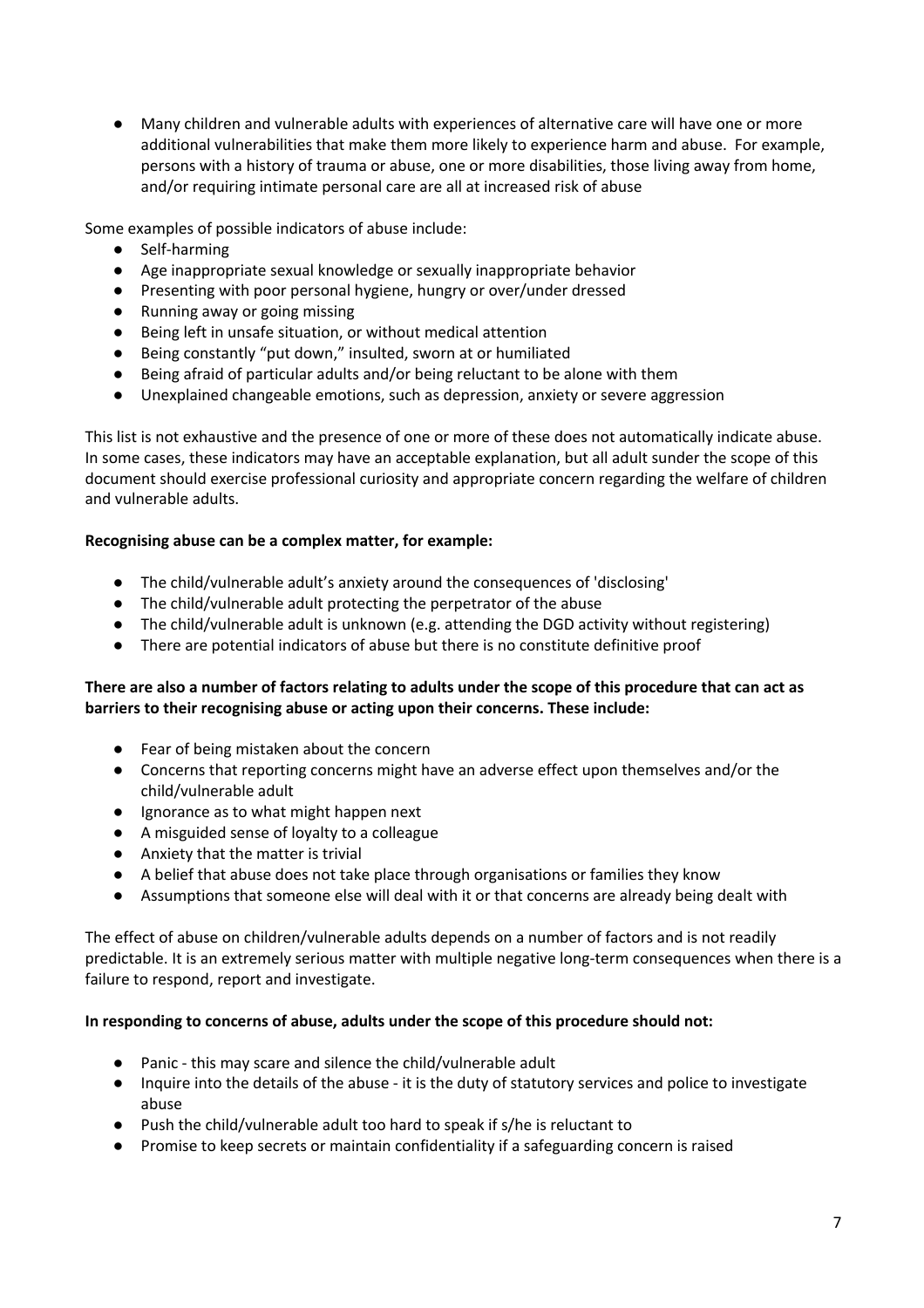- Raise the child/vulnerable adult's expectations and hopes beyond what the adult is actually able to do
- Fail to report their concerns as per this procedure (see 'acting on a concern' below)

## **In responding to concerns of abuse, adults under the scope of this procedure should:**

- Support and respect the child/vulnerable adult at a particularly difficult time, maintaining appropriate boundaries
- Inform the child/vulnerable adult of the nature of the DGD Safeguarding Policy and procedures, its implications and the reasons why we have adopted this approach
- Act speedily and prioritise as a matter of urgency
- Ensure that the child/vulnerable adult is well informed of progress and outcomes within the procedure
- Adopt a participatory approach, and explaining that the action taken is in their best interests even if different to their desired course of action
- Seek/prepare longer term support for the child or vulnerable adult
- Immediately refer verbally to your line manager/a DGD child safeguarding focal person for consideration of actions required

## **REPORTING CONCERNS**

The guidelines for reporting incidents and emergencies involving children and vulnerable adults have been developed specifically for use in the DGD activities where a child/vulnerable adult's safety and/or well-being is jeopardised. Any concerns and/or complaints can be written or verbally reported to the CSFP or Accompanying Adult, who will handle them in the strictest confidence and ensure that they are properly dealt with and responded to.

Adults under the scope of this policy must report any safeguarding concerns they have to the CSFP, Nancy Maguire, Child Participation Manager at Lumos. On the days of the DGD event, the DGD Child/Vulnerable Adult Safeguarder, Angelique Robold, Senior Safeguarding Manager at Lumos will also be available to receive reports of concerns and will immediately escalate those to the CSFP for action. The CSFP will then ensure full implementation of this policy and its procedures. The only exception is if the CSFP is suspected of abuse or involved in the incident/concern. In this event, the DGD Child/Vulnerable Adult Safeguarder will instead notify Emma Grindulis, Child Rights Connect. If the concern or incident involves the DGD Child/Vulnerable Adult Safeguarder, then the concern should be reported directly to the CSFP.

If an adult under the scope of this policy is unhappy with the proposed course of action, they can raise the concern with Angelique Robold, Senior Safeguarding Manager at Lumos (contact information below). The concerns must be raised in good faith and will not attract reprisal, retaliation or other detriment to the person raising the concern.

In the event of concerns being raised through a complaint to the organisation (or other scenario) regarding any DGD activities, this should also be reported in line with this policy.

## **INCIDENT REPORTING FORMS & CONFIDENTIALITY**

An initial written record must be made using the DGD safeguarding incident reporting form (appendix II) and a copy of this record must be securely sent as soon as possible to the CSFP via email or in writing.

All envelopes must be marked with 'private and confidential' and 'for the attention of.' All circulation and storage of recordings must be secured with the utmost care and respect for confidentiality. Hard copies, once provided to the CSFP must be securely scanned and then appropriately destroyed. Word Documents must only be accessible by password, with the password sent to those who require it in separate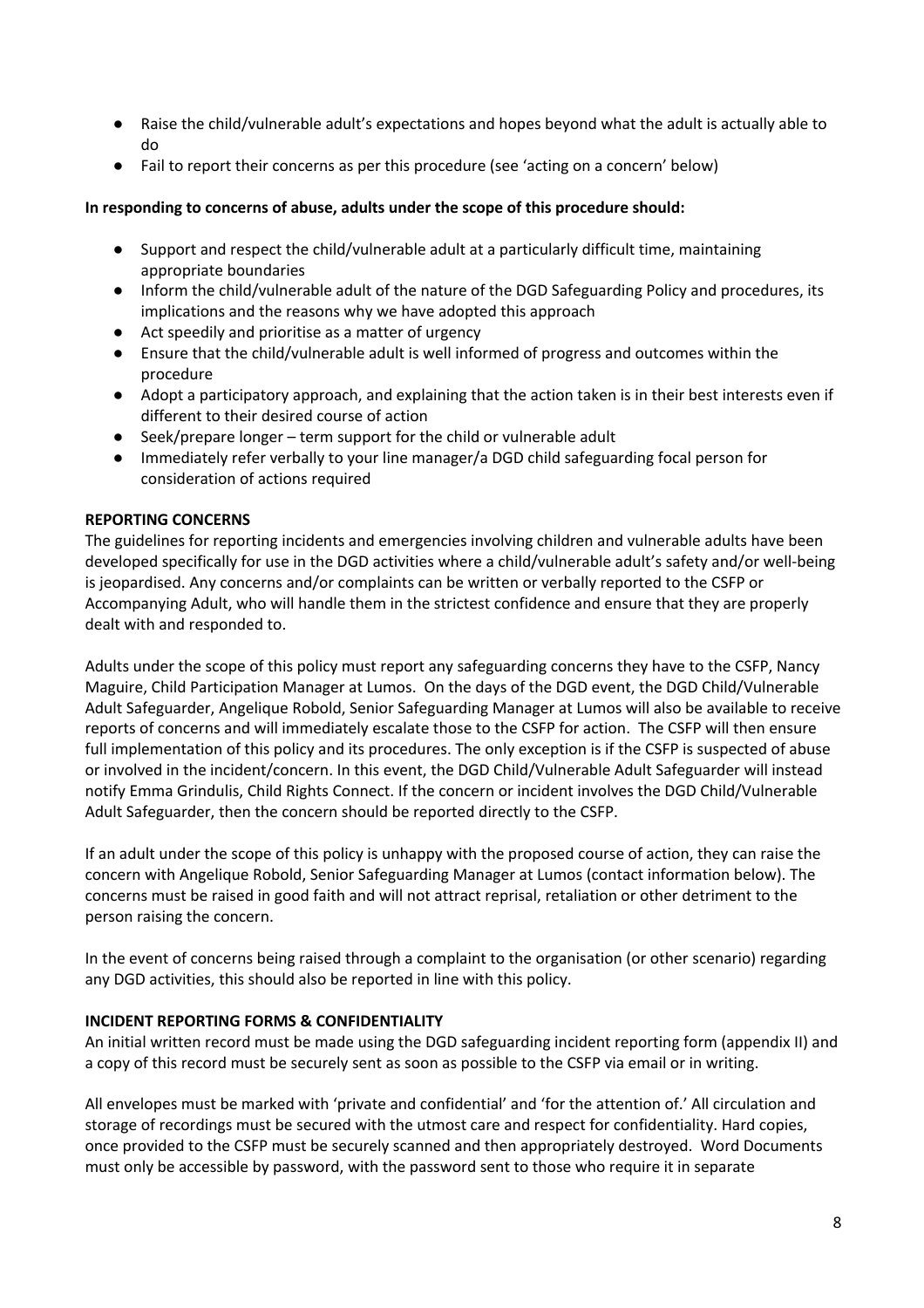communication to the document itself (i.e. two emails). All safeguarding records will be securely held by Lumos, as the safeguarding lead for the organising coalition.

Confidentiality is vitally important for both the child/vulnerable adult and the alleged perpetrator during and after any actions taken within this procedure. Indiscretion or carelessness can have damaging consequences for any potential legal action taken against an individual, for the child/vulnerable adult's dignity and selfrespect, or for the alleged perpetrator if it is subsequently found there is no case to answer. It is everyone's responsibility to ensure the security of knowledge, information and records. Case details must only be provided on a 'need to know' basis.

## **RISK ASSESSMENTS**

The organising coalition understands that appropriate risk assessment for all activities is critical to helping ensure the safety and wellbeing of children and young adults who take part in DGD activities. All organisations supporting children and/or young adults to contribute to DGD activities must undertake appropriate health and safety as well as safeguarding risk assessment. It is the responsibility of each organisation supporting a child or young adult to appropriately consider risks and their duty of care. The organising coalition will provide risk assessment templates for any members that require support, but are not responsible for undertaking the risk assessment for each child and young adult. By nominating child and youth advisors, supporting organisations accept responsibility for undertaking a thorough risk assessment for that child or young person.

## **CONCERNS ABOUT STAFF AND PROFESSIONALS INVOLVED IN DGD ACTIVITIES**

Concerns about staff behaviour – whether it's a person who is a member of the organising coalition, partner organisation or any other stakeholders of the DGD activities – must be treated with the same rigour as other concerns. If there is any concern of child/vulnerable adult abuse or an illegal act having been committed then this information must be passed on immediately, as per this policy, to the CSFP or where there is immediate danger to a child/vulnerable adult, the police or other appropriate authority. The CSFP will be responsible for ensuring any immediate safeguarding concerns are addressed and the information is shared with the person's employer organisation and/or statutory services as appropriate. If the concern is in regards to the CSFP, this shall be reported to Emma Grindulis, Child Rights Connect, who will take forward the concern in line with Child Rights Connect's Safeguarding Policy and Procedure.<sup>4</sup>

| Child Safeguarding Focal Person                                                  | Nancy Maguire<br>Phone: +447426475100<br>Email: nancy.maguire@wearelumos.org                               |
|----------------------------------------------------------------------------------|------------------------------------------------------------------------------------------------------------|
| DGD Child/Vulnerable Adult Safeguarder                                           | Angelique Robold<br>Email: Angelique.Robold@wearelumos.org<br>Phone: +44 7736911011                        |
| If the CSFP is suspected of harm or abuse or<br>involved in an incident/concern: | Emma Grindulis, Child Rights Connect<br>Phone: +41(0) 225524134<br>Email: grindulis@childrightsconnect.org |

# **KEY CONTACT PERSONS FOR REPORTING**

<sup>4</sup> https://www.childrightsconnect.org/wp-content/uploads/2021/08/crcnct-child-safeguarding-policy-procedure.pdf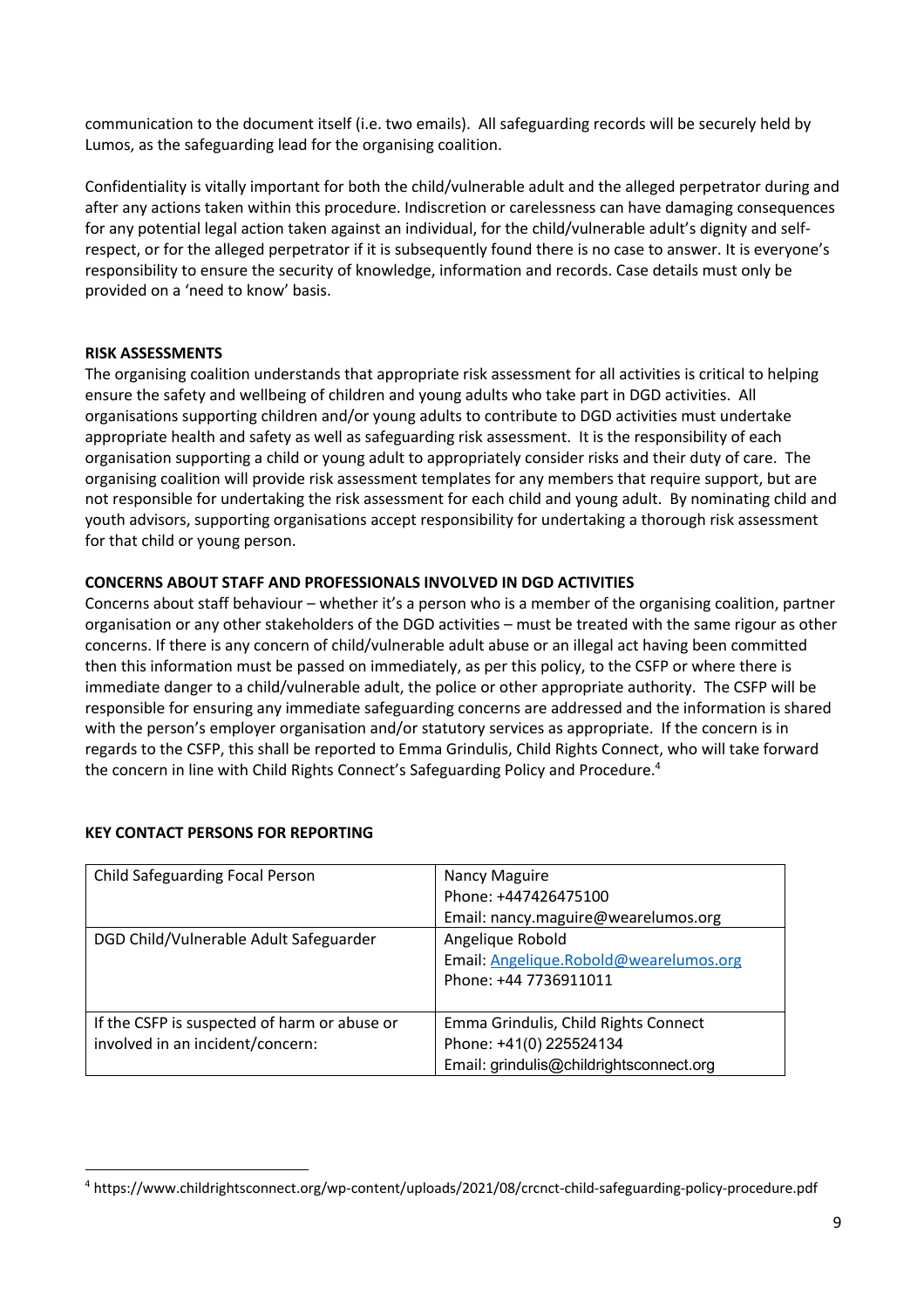## **APPENDIX 1: SAFEGUARDING REPORTING FORM**

Recording and Reporting Suspected Safeguarding Concerns

Gathering information at the point of referral (when a concern first arises) is a crucial part the process. The report should be accurate and objective, focusing on facts and relevant information that will help in deciding what actions to take. The Safeguarding Reporting Form below is designed to help with this and must be used for recording and reporting any allegations or concerns of abuse received or witnessed. If there is an emergency or an immediate risk, always phone emergency services first and report and record according to this policy as soon as it is safe to do so.

All concerns or allegations, must be recorded on the following form and securely sent or handed to the CSFP (and/or the DGD Child/Vulnerable Adult Safeguarder) as soon as possible and always within 24 hours. This information will be securely stored by the CSFP.

The report should not be delayed because the referrer does not have all of the information.

# **PART 1: TO BE COMPLETED BY PERSON WHO BECOMES AWARE OF THE CONCERNS** Your Name: Your Position: Your Knowledge of and relationship to the child/young person/vulnerable adult, if applicable: Child/Young Person/Vulnerable Adult's Name, if known or applicable: Child/Young Person/Vulnerable Adult's Contact Details (phone, email, address or details of responsible person/organization), if known or applicable: Child/Young Person/Vulnerable Adult's Date of Birth, if known or applicable: Date, Time and Location of any incident observed or reported: Describe the nature of the safeguarding concern/allegation. Please provide as much information as possible and be clear what is fact, opinion or hearsay. Please include relevant observations (e.g. description of

visible bruising, other injuries, child's or young person's or vulnerable adult's emotional state etc).

If you think there is an immediate or urgent risk, please clearly state so and why you are worried.

When told of abuse by a child/vulnerable adult ask only questions needed to establish a clear understanding of the narrative provided by the child/vulnerable adult and to ascertain the safety and welfare of the individual.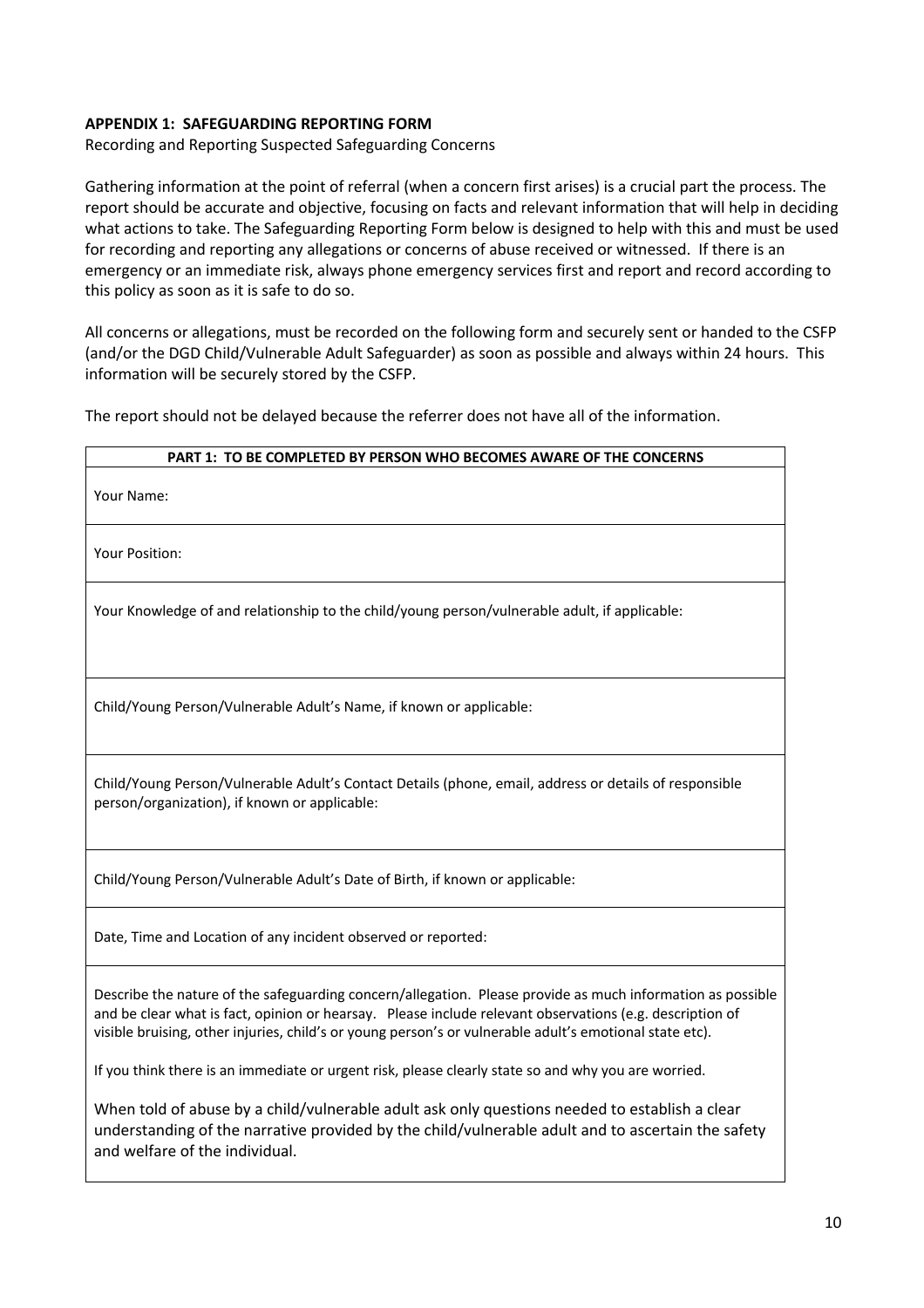| The following questions need to be covered (and recorded succinctly and clearly):                                                                                                                                                                   |  |  |
|-----------------------------------------------------------------------------------------------------------------------------------------------------------------------------------------------------------------------------------------------------|--|--|
|                                                                                                                                                                                                                                                     |  |  |
| Who is involved in the abuse?                                                                                                                                                                                                                       |  |  |
| What happened?                                                                                                                                                                                                                                      |  |  |
| When and where did the fact occur?                                                                                                                                                                                                                  |  |  |
|                                                                                                                                                                                                                                                     |  |  |
| If a disclosure or allegation was made, please record exactly what the child/young person/vulnerable adult<br>said and what you said (Remember, do not ask leading questions; record actual details. Continue on a<br>separate sheet if necessary): |  |  |
|                                                                                                                                                                                                                                                     |  |  |
|                                                                                                                                                                                                                                                     |  |  |
|                                                                                                                                                                                                                                                     |  |  |
|                                                                                                                                                                                                                                                     |  |  |
| Actions taken so far following receipt of the concerns:                                                                                                                                                                                             |  |  |
|                                                                                                                                                                                                                                                     |  |  |
|                                                                                                                                                                                                                                                     |  |  |
|                                                                                                                                                                                                                                                     |  |  |
| Have you reported this to the CSFP or the Child/Vulnerable Adult Safeguarder within 24 hours?                                                                                                                                                       |  |  |
|                                                                                                                                                                                                                                                     |  |  |
|                                                                                                                                                                                                                                                     |  |  |
|                                                                                                                                                                                                                                                     |  |  |
| Print name:<br>Date:                                                                                                                                                                                                                                |  |  |
| PART 2: TO BE COMPLETED BY CSFP                                                                                                                                                                                                                     |  |  |
|                                                                                                                                                                                                                                                     |  |  |
| <b>Additional Comments of CSFP:</b>                                                                                                                                                                                                                 |  |  |
|                                                                                                                                                                                                                                                     |  |  |
|                                                                                                                                                                                                                                                     |  |  |
|                                                                                                                                                                                                                                                     |  |  |
|                                                                                                                                                                                                                                                     |  |  |
|                                                                                                                                                                                                                                                     |  |  |
|                                                                                                                                                                                                                                                     |  |  |
|                                                                                                                                                                                                                                                     |  |  |
| Action recommended or already undertaken by the CSFP:                                                                                                                                                                                               |  |  |
|                                                                                                                                                                                                                                                     |  |  |
|                                                                                                                                                                                                                                                     |  |  |
|                                                                                                                                                                                                                                                     |  |  |
|                                                                                                                                                                                                                                                     |  |  |
|                                                                                                                                                                                                                                                     |  |  |
|                                                                                                                                                                                                                                                     |  |  |
|                                                                                                                                                                                                                                                     |  |  |
|                                                                                                                                                                                                                                                     |  |  |
| Has the threshold for referral to local child protection/statutory agencies, police or other relevant bodies<br>been met? Please provide the reasoning for this decision.                                                                           |  |  |
|                                                                                                                                                                                                                                                     |  |  |
| If the threshold has been met, but a decision was made not to refer, please complete the risk assessment                                                                                                                                            |  |  |
| below.                                                                                                                                                                                                                                              |  |  |
|                                                                                                                                                                                                                                                     |  |  |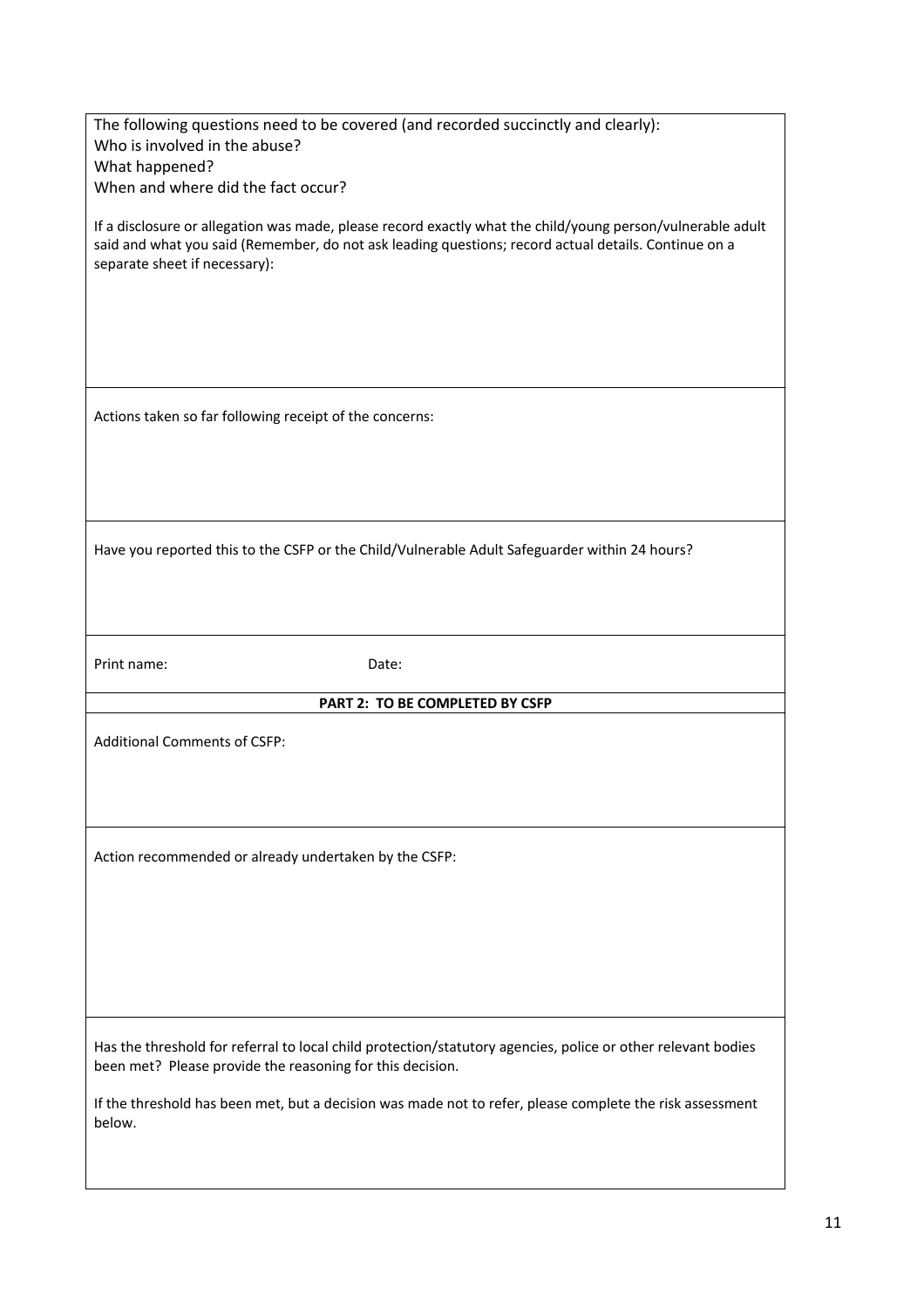| Risk assessment if case is NOT to be referred to local child protection agencies:                                                                                  |  |  |
|--------------------------------------------------------------------------------------------------------------------------------------------------------------------|--|--|
| What is the risk of referring the case to the child protection/statutory agency?                                                                                   |  |  |
|                                                                                                                                                                    |  |  |
|                                                                                                                                                                    |  |  |
| What is the risk if you don't refer the case to the child protection/statutory agency?                                                                             |  |  |
|                                                                                                                                                                    |  |  |
| How serious is the risk if you do refer the case to the child protection/statutory agency?                                                                         |  |  |
|                                                                                                                                                                    |  |  |
|                                                                                                                                                                    |  |  |
|                                                                                                                                                                    |  |  |
|                                                                                                                                                                    |  |  |
|                                                                                                                                                                    |  |  |
| Summary of Risk Factors/Additional Vulnerabilities and Protective Factors                                                                                          |  |  |
| <b>Risk Factors/Additional Vulnerabilities:</b><br><b>Protective Factors:</b>                                                                                      |  |  |
|                                                                                                                                                                    |  |  |
|                                                                                                                                                                    |  |  |
|                                                                                                                                                                    |  |  |
|                                                                                                                                                                    |  |  |
| Further Case Notes (be clear how actions are addressing risk and ensuring the child/vulnerable adult is risk,<br>be sure to include date actions have been taken): |  |  |
|                                                                                                                                                                    |  |  |
|                                                                                                                                                                    |  |  |
|                                                                                                                                                                    |  |  |